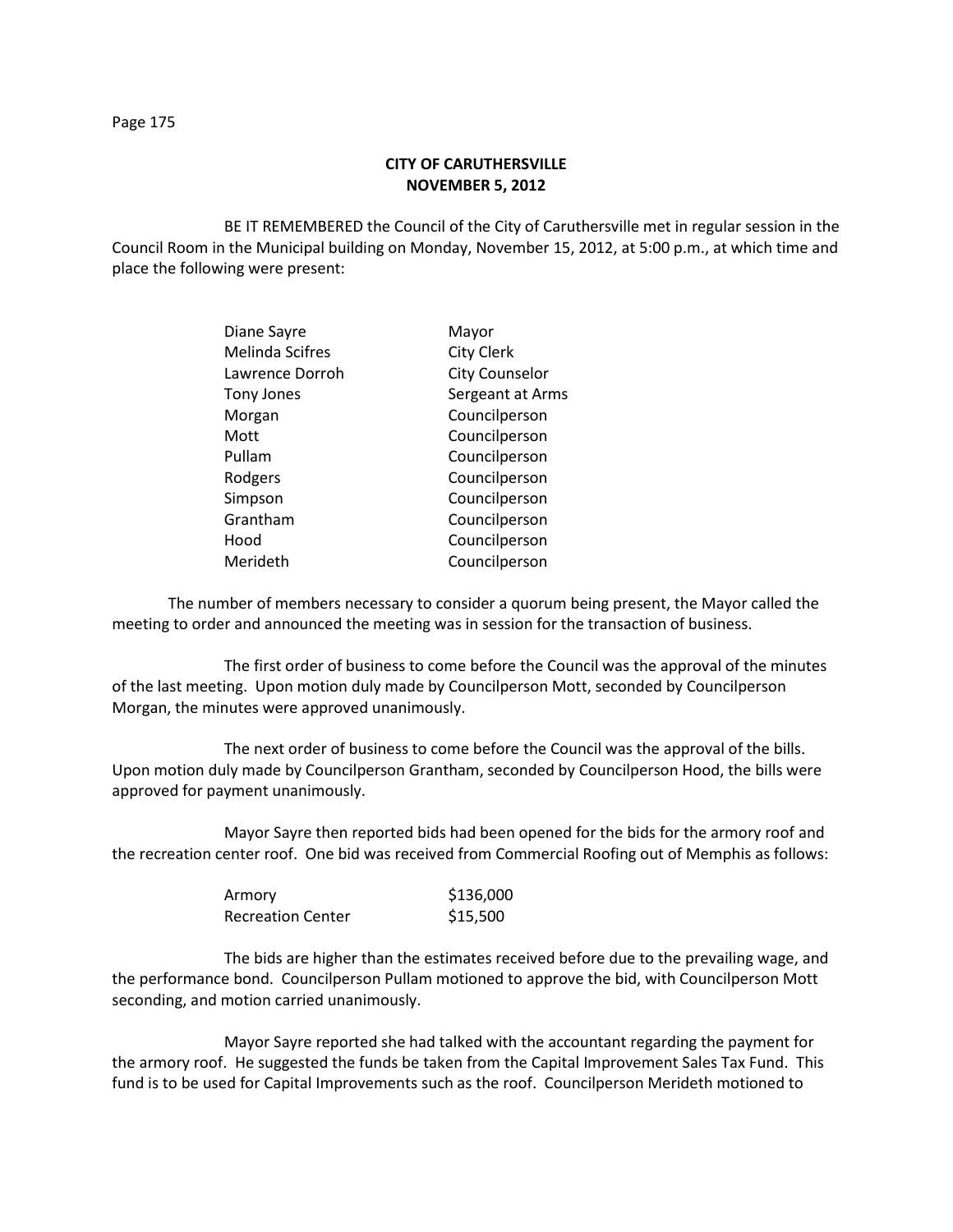## Page 176

amend the budget in Capital Improvement Sales Tax for the armory roof in the amount of \$136,000. Councilperson Grantham seconded the motion, and the motion carried unanimously.

Mayor Sayre then recommended the Sales Tax Fund be amended to pay for the remaining portion of the Recreation Center Roof. The City had received \$10,500 in insurance for the roof, leaving a balance of \$5,000. After discussion, Councilperson Mott motioned to approve amending the budget in Sales Tax for the balance on the roof, with Councilperson Hood seconding, and motion carried unanimously.

John Ferguson, Economic Developer, then reported he had applied to MoDot for an enhancement grant in the amount of \$295,000. The city's portion of the grant would have a 20% match required. He stated he would ask the casino for help with the project. The project would consist of a proposed walking path linking the exchange building and Reynolds Park, a proposed parking lot, and relocation of the flag pole. The grant had been submitted on November 2, and announcements will be made in January as to who will receive the grants.

Mayor Sayre then reported representatives from American Ramp took pictures of some of the local children using the skate park. The children told the representatives they were very excited about the skate park.

Councilperson Morgan then reported the fire department had reported nine fire calls from October 17 through November 5. Four of the calls were outside the city.

Police Chief, Tony Jones, then reported several officers attended a homicide seminar. The officers learned quite a bit from the seminar, and hope to be able to attend again in a couple of years. Chief Jones stated there is one speaker he would like to talk with the teachers. This would be a great benefit to the school.

Councilperson Rodgers then asked what kind of response the Chief had received regarding the Halloween event. Chief Jones stated there were approximately 1,000 children attended the event. The community has said many positive items. Mayor Sayre stated she has received many contributions from the community and businesses for the event. She wanted to thank everybody for their time and effort.

Terry Rushing then reported the house at 948 Madison had been demolished. The crews then loaded tires for Liberty tires, cleaned up the main streets, and assisted setting up for the Halloween event.

Keith Davis, Parks/Recreation Director, reported the skate park is finished, and the center is getting a great response from the kids. He has had approximately 15 kids skating in one day. The Grand Opening will be held on Saturday, November 17, at 1:00 p.m. Key chains, t-shirts, skate boards, and other items will be given away that day. Mr. Davis thanked the Mayor, Council, and casino for all the help in getting the skate park constructed. Kick ball sign ups have started and will run until the 12<sup>th</sup>.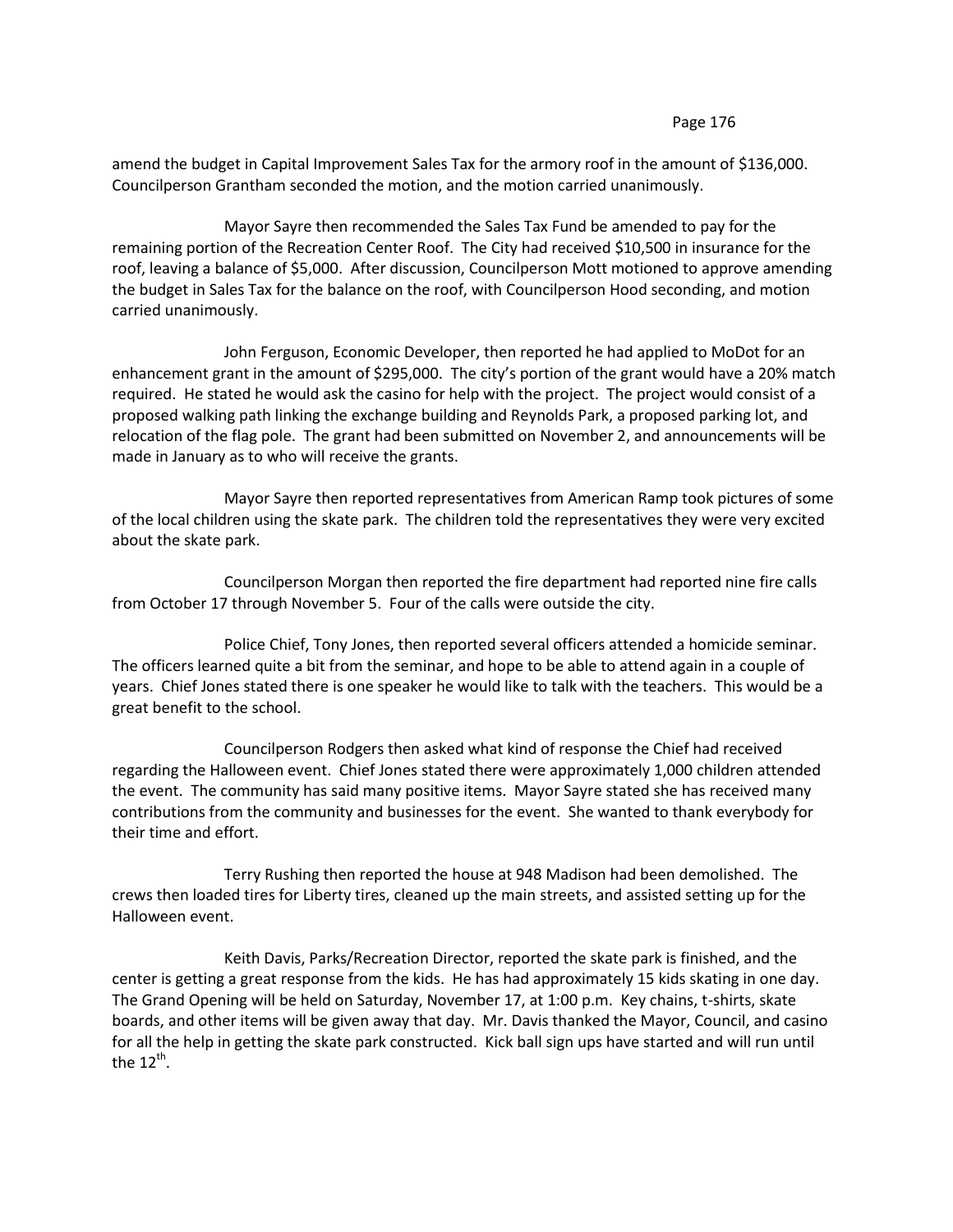## Page 177

Terry Rushing reported he got a right of entry to the property at 900 East  $9<sup>th</sup>$  to clean out the fence row on the Adams Street side. This is one of the locations where the "No Littering" signs will be placed.

Mr. Rushing then reported he had contacted the County and asked the commission to either abate the taxes on the property at 506 E. 13<sup>th</sup> and deed the property to the City or the County demolish the structure. The County is going to deed it over to the city, and abate the taxes. The City has taxes in the amount of \$186.47 on the property that will need to be abated. After discussion, Councilperson Mott motioned to approve the abatement on the taxes for the property, with Councilperson Pullam seconding, and motion carried unanimously.

Mr. Rushing then reported the City has received a grant from USDA Rural Development for a police vehicle and equipment for the police department. The grant is 55%/45%, with the city's portion being approximately \$17,100 (total \$38,000). He asked the Council to consider increasing the Sales Tax Budget for the vehicle. After discussion, Councilperson Morgan motioned to approve the amendment to the Sales Tax budget, with Councilperson Merideth seconding, and roll call was asked for, which resulted in the following vote:

| Morgan  | Yes. | Simpson  | Yes |
|---------|------|----------|-----|
| Mott    | Yes. | Grantham | Yes |
| Pullam  | Yes  | Hood     | Yes |
| Rodgers | Yes  | Merideth | Yes |

Mr. Rushing then reported the gas pump has quit at the maintenance shed. Currently employees are charging gas at a local gas station. Mid-South Steel was contacted to replace the pump, and they returned a quote in the amount of \$5,020. One other company had been contacted, but would not return a quote. It was recommended the Sales Tax Budget be amended to pay for the pump replacement. After discussion, Councilperson Morgan motioned to approve the quote and amend the Sales Tax Budget, with Councilperson Merideth seconded the motion, and roll call was asked for, which resulted in the following vote:

| Morgan  | Yes | Simpson  | Yes |
|---------|-----|----------|-----|
| Mott    | Yes | Grantham | Yes |
| Pullam  | Yes | Hood     | Yes |
| Rodgers | Yes | Merideth | Yes |

Mr. Rushing then reported a one year warranty inspection was performed on the Public Safety Building. Several deficiencies were found, and the architect is sending a letter to the contractor regarding the problems. A copy of the letter will be sent to Rural Development.

John Ferguson then reported Trinity Marine is building an extension near the port. This will be a great asset for Trinity when it is completed.

Mayor Sayre then reported the audit has been completed, and the Council has been given a copy to review. The auditors found two issues: delinquent real estate and personal tax book and excess funds in the old bond account. The City Collector has provided a list of delinquent taxes from